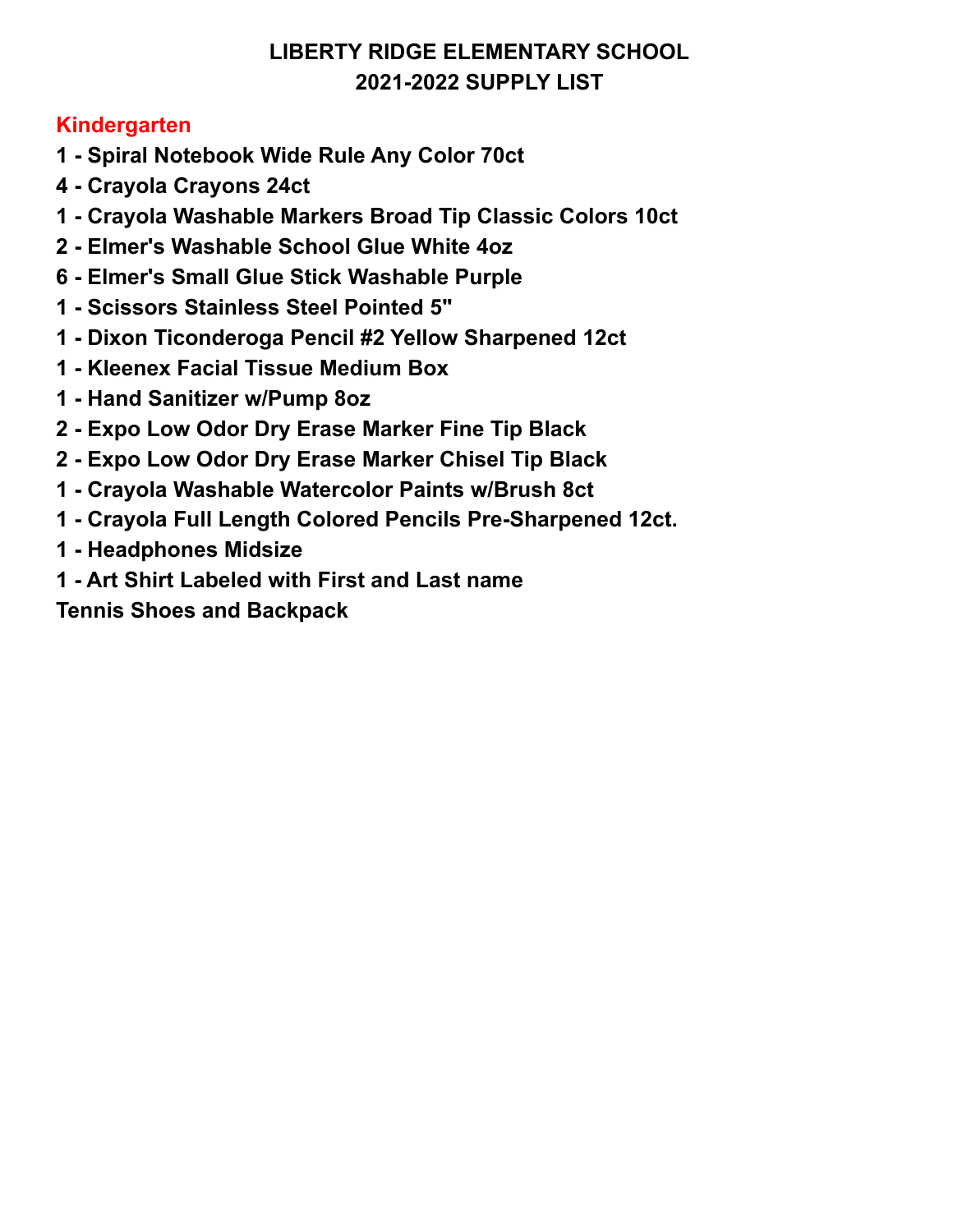#### **1st Grade**

- **- Elmer's Small Glue Stick Washable Purple**
- **- 24 Ticonderoga Sharpened #2 Pencils**
- **- Fiskars Pointed 5'' Scissors**
- **- Box Crayola Crayons, 24 ct**
- **- Box Crayola Full-Length Colored Pencils, 12 ct**
- **- Box Classic Color, Broad Tip Washable Marker, 8 ct**
- **- Composition Notebook, Wide Ruled, 100 ct**
- **- Single Subject, Wide Ruled Spiral Notebook, 70 ct**
- **- Set Crayola Washable Watercolor Paints with Brush, 8 ct**
- **- Poly 2-Pocket Folders with Clasps Green**
- **- 3 pack Paper 2-Pocket Folders w/Clasps (red, blue, yellow)**
- **1- 1 inch White, Clear View Pocket 3-Ring Binder \*DO NOT LABEL**
- **- Clear, Plastic, shoe box sized, Storage Container w/ Removable Lid 6qt**
- **- Pkg. Top Loading Standard Sheet Protectors, Clear, 25 ct**
- **- Expo Low Odor Dry Erase Marker Fine Tip Black**
- **- Box of Tissues**
- **- Pink Paper Mate Erasers**
- **- Headphones Midsize**
- **Tennis Shoes for Phy Ed (They may be the same pair worn daily)**

**Supplies Needed For ART:**

**Art Shirt Labeled with First and Last Name**

**Additional Requested Supplies:**

**Container of Clorox Wipes**

**Boys: Bring 1 Box of Gallon Ziplock Bags**

**Girls: Bring 1 Box of Quart Ziplock Bags**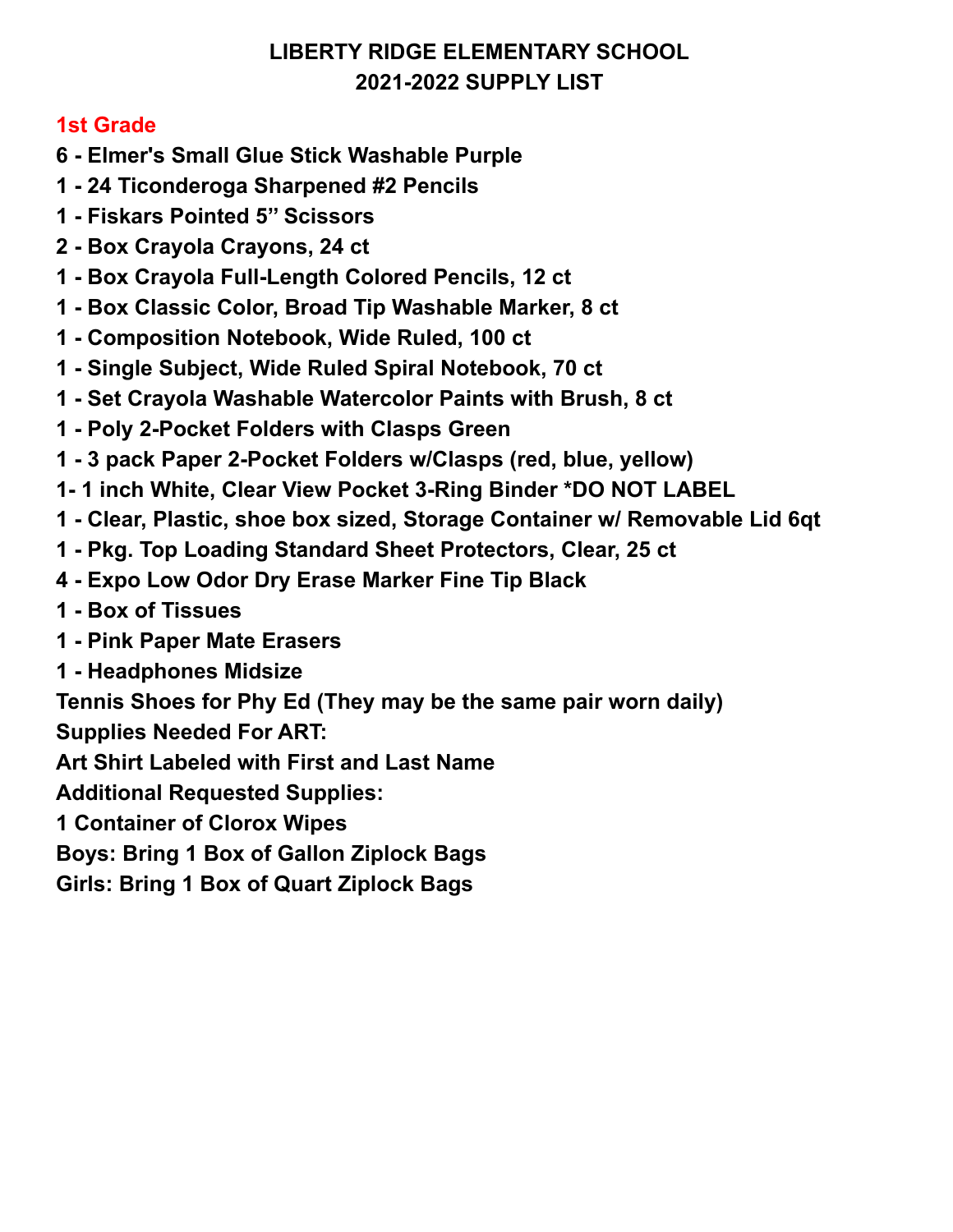#### **2nd Grade**

- **- Expo Low Odor Dry Erase Marker Fine Tip Black**
- **- Mechanical Pencils .7mm**
- **- PaperMate Pink Pearl Latex-Free Eraser**
- **- Crayola Twistables Colored Pencils 12ct**
- **- Elmer's Washable School Glue White 4oz**
- **- Elmer's Small Glue Stick Washable Purple - Dries Clear**
- **- Scissors Stainless Steel Pointed 5"**
- **- Crayola Washable Markers Broad Tip Classic Colors 8ct**
- **- Crayola Crayons 24ct**
- **- 5-Pack 2-Pocket Folder Poly w/Clasp (RD,BL,YL,GN,PU)**
- **- 5-Pack Spiral Notebook 1 Sub Wide Rule 70ct (RD,BL,YL,GN,PU)**
- **- Pack of Playing Cards**
- **- Storage Box Plastic Shoe Box Size w/Removable Lid**
- **- .5" Durable 3-Ring View Binder White**
- **- Headphones Midsize**

## **ART: 1 large eraser and Art shirt labeled with First and Last name**

## **Additional Item Needed Agenda \$5\***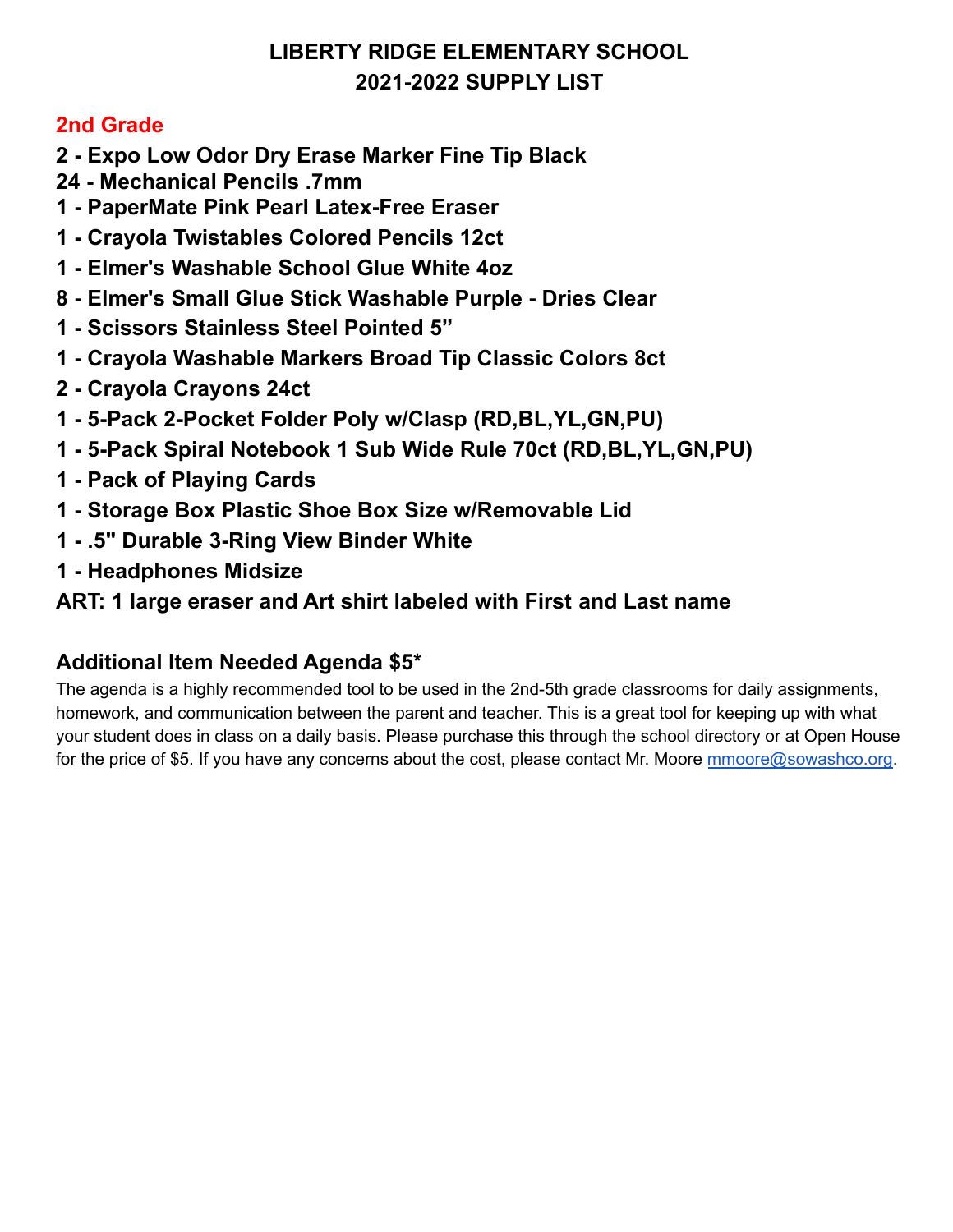## **3rd Grade**

- **2 - Jumbo Elmer's Glue Stick (not small) .77oz**
- **1 - Crayola Twistable Colored Pencils 12ct**
- **1 - Crayola Washable Markers Conical/Broad Tip Classic Colors 8ct**
- **1 - Crayola Watercolor Paints**
- **1 - Ruler Plastic Standard/Metric Ring binder Shatter-Resistant w/Holes Transparent 12"**
- **3 - #2 Yellow Sharpened pencils 12ct**
- **1 - Scissors Stainless Steel 7"**
- **1 - Expo Low Odor Dry Erase Marker Chisel Tip Assorted 4ct (BK,BL,RD,GN)**
- **1 - Kleenex Tissues Large Box**
- **1- Filler Paper Wide Rule Large Package**
- **1 - 4 Pack 2-Pocket Folder Poly with Clasp (RD,BL,YL,GN)**
- **1 - 4-Pack Spiral Notebook 1 Sub Wide Rule 70ct (RD,BL,YL,GN)**
- **1 - 1.5" Durable 3-Ring View Binder (must have the clear protective cover on front) NO soft binders**
- **1 - Self Stick Notes Yellow 100ct 3x3**
- **1 - Mead Composition Book (Wide Rule) Black Marble 100ct**
- **1 - Sharpie Permanent Marker Fine Point Black**
- **1 - Plastic Storage box - shoe box size with removable cover**
- **1 - Headphones Midsize**

**Supplies Needed For ART: 1 black sharpie – Fine point and Art shirt labeled with First and last name.**

## **Additional Item Needed Agenda \$5\***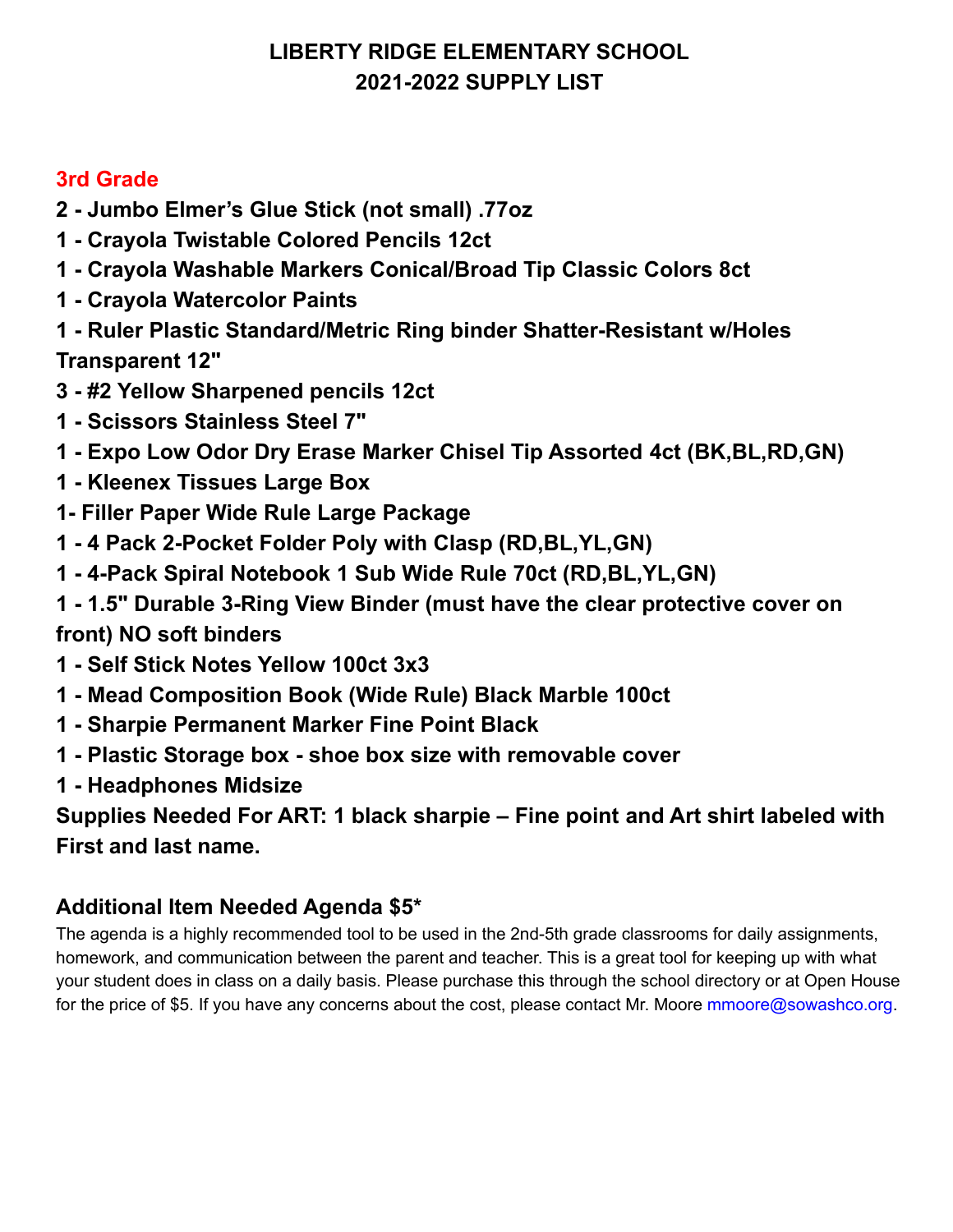#### **4th Grade**

- **2 Elmer's Glue Sticks .21 oz**
- **1 Colored Pencils 12ct pre sharpened**
- **1 Crayola Washable Markers Broad tip 8ct**
- **1 Pencil Sharpener 2 holes with receptacle**
- **2 Pencil #2 Yellow 12ct**
- **2 Expo Low Odor chisel tip Dry Erase Marker Black**
- **1 Scissors 7 inch**
- **1 Spiral Notebook 3 Sub Wide Rule Blue 120ct**
- **1 Spiral Notebook 3 Sub Wide Rule Red 120ct**
- **1 Spiral Notebook 1 Sub Wide Rule Yellow 70ct**
- **1 Spiral Notebook 1 Sub Wide Rule Green 70ct**
- **1- Spiral Notebook 1 Sub Wide Rule Purple 70ct**
- **1- 2-Pocket Folder 3-Hole Punched Poly white**
- **1 Pencil Pouch**
- **4 Highlighters Yellow, Blue, Green and Pink**
- **1 Sharpie Permanent Marker Fine Point Black**
- **1 Large Eraser (ex: Pink Pearl)**
- **1 Self Stick Notes Yellow 100ct 3x3**
- **1 Red 2-Pocket Folder Poly w/Clasp**
- **1 Blue 2-Pocket Folder Poly w/Clasp**
- **1 Yellow 2-pocket folder Poly w/clasp**
- **1 Green 2- pocket folder Poly w/clasp**
- **1– Purple 2-pocket folder poly w/clasp**
- **1 1" Durable 3-Ring Binder**
- **1 Headphones midsize**
- **Supplies Needed For ART:**
- **1 black sharpie extra Fine point**

#### **Additional Item Needed Agenda \$5\***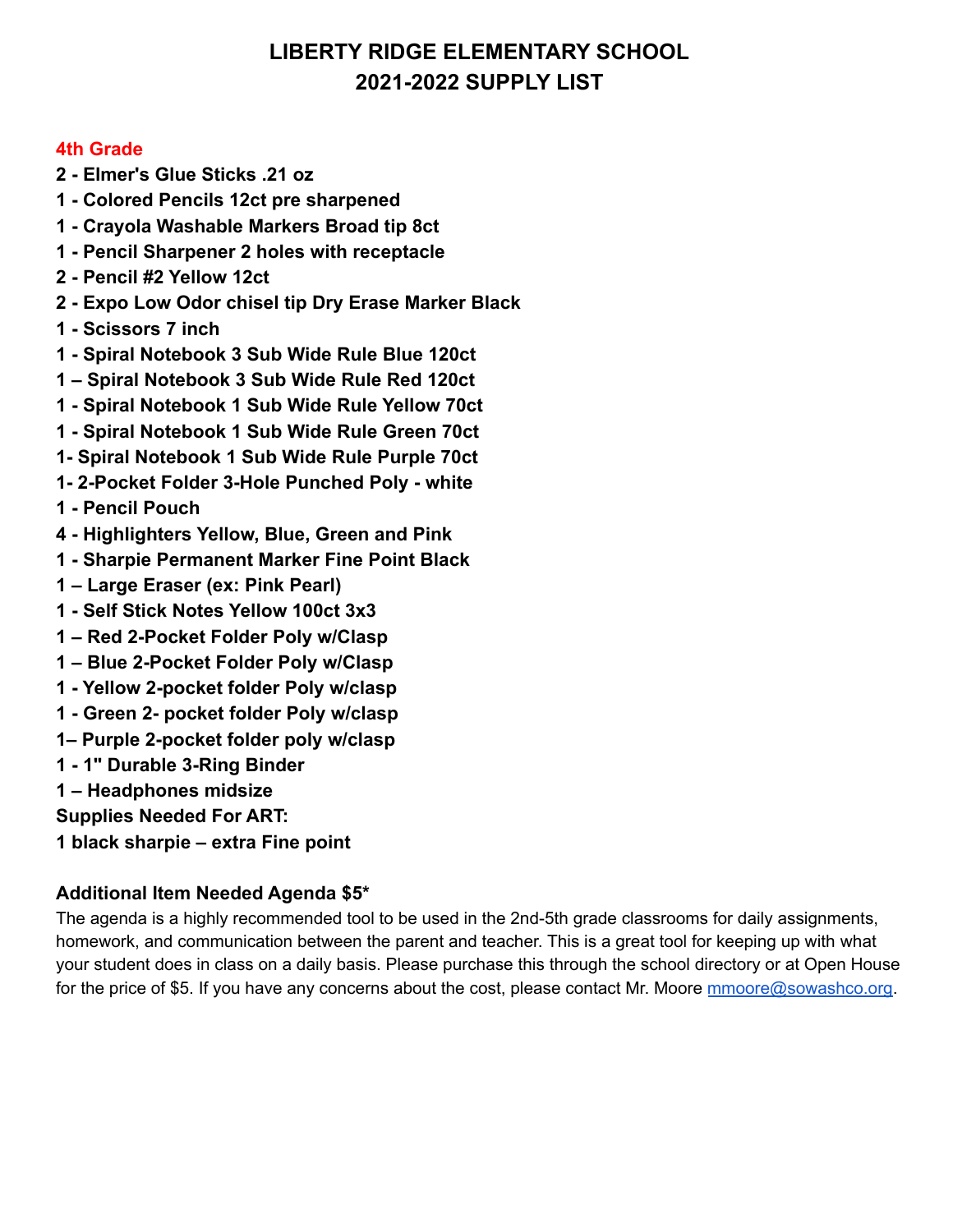## **5th Grade**

- **- Elmer's Small Glue Stick Washable Purple - Dries Clear**
- **- Expo Low Odor Dry Erase Marker Chisel Tip Assorted 4ct, 4 colors**
- **- Crayola Full-Length Colored Pencils Pre-sharpened 12ct**
- **- Crayola Washable Markers Conical/Broad Tip Classic Colors 8ct**
- **- PaperMate Pen Stick Med Pt Blue**
- **- Pencil #2 Yellow Sharpened 12ct**
- **- Highlighter Chisel Tip Fl. Yellow**
- **- Ruler Plastic Standard/Metric Ringbinder Shatter-Resistant w/Holes Transparent 12"**
- **- Scissors Stainless Steel 7"**
- **- Filler Paper Wide Rule Large Package**
- **- Spiral Notebook 1 Sub Wide Rule 70ct**
- **- Self Stick Notes Yellow 100ct 3x3**
- **- Mead 5-Star Spiral Notebook 5 Sub Poly Wide Rule w/Perf w/Pocket Dividers 150ct**
- **- 2-Pocket POLY Folders w/3-Hole Punched**
- **– 2 Pocket Folder Poly w/clasp**
- **- Pencil Pouch - Zippered Heavy Canvas w/Grommets, See-Through Front, Exterior Mesh Pocket w/Zipper 8.5x9.75**
- **- 1.5" Durable 3-Ring View Binder**
- **- Mead Composition Book (Wide Rule) 100ct 9.75x7.5**
- **- Headphones Midsize**
- **- Calculator**
- **- Sharpie Permanent Marker Fine Point Black**

## **Supplies Needed For ART: 1 black sharpie – extra Fine point**

# **Additional Item Needed Agenda \$5\***